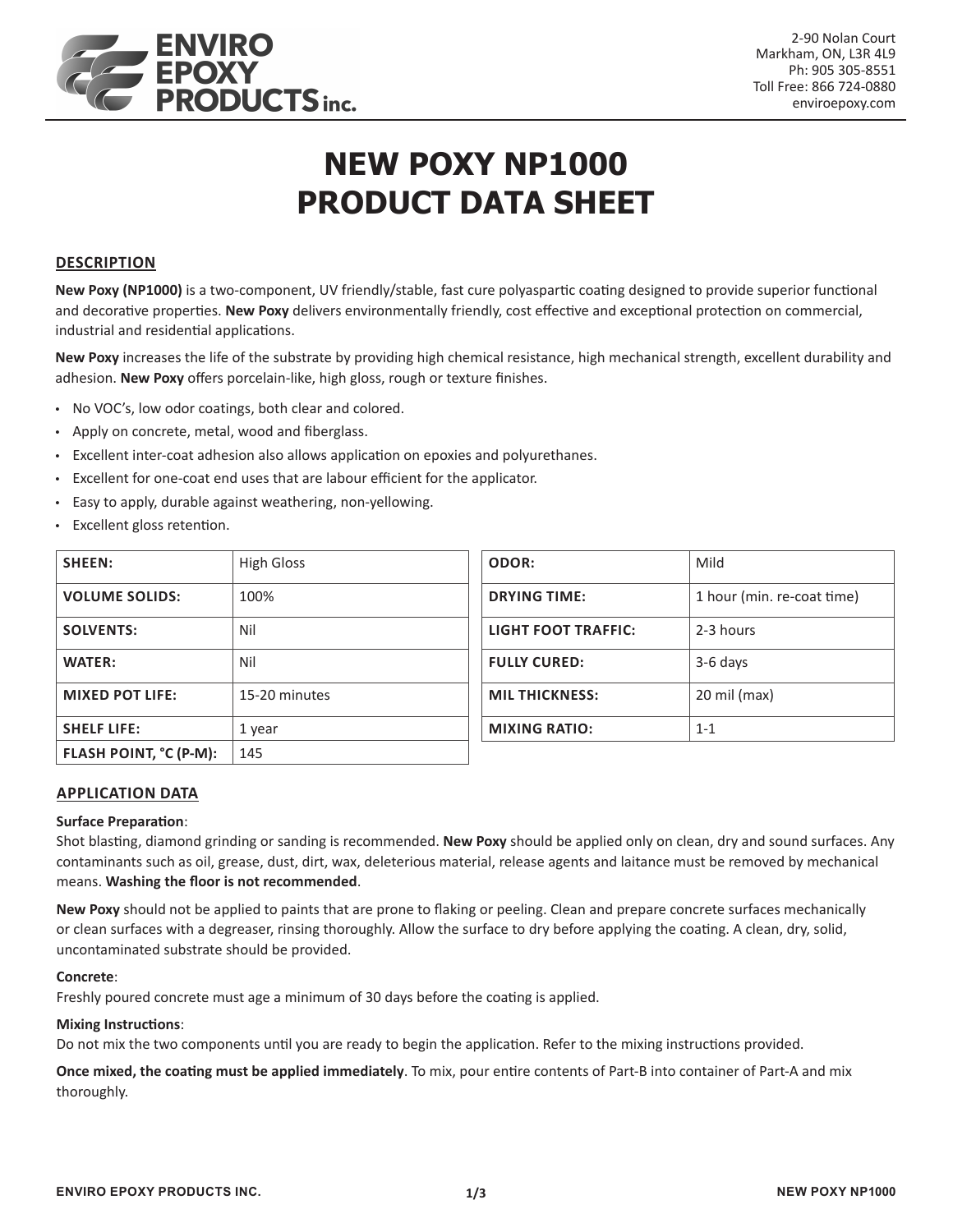# **NEW POXY NP1000 PRODUCT DATA SHEET**

### **APPLICATION METHODS**

Apply coating using a high quality, lint free low pile roller (5 mil roller recommended) or a standard brush. Allow 1-2 hours before applying the second coat.

#### **Clean Up**:

Xylene, MEK or Acetone.

#### **First Aid Measures**:

Skin: Wash with soap and water or a standard hand cleaner immediately. **Do not let the coating dry**. Eyes: Flush with water for 15 minutes. If irritation persists consult a physician. Ingestion: Do not induce vomiting and consult a physician.

#### **Limitation:**

Do not thin or dilute coating. Do not apply over a wet glistening surface.

#### **Coverage**:

Max. 300 sq.ft./4lt kit one coat.

#### **Storage**:

Tightly seal containers at normal room temperature. Exposure to moisture will decrease shelf life.

#### **Caution**:

Keep out of reach of children. Keep container tightly closed until ready to use. Consult SDS for more information.

**Packaging**: 2 litre, 4 litre, 8 litre, 16 litre

#### **Advantages**:

- Fast cure.
- High-solids.
- Low odor.
- For application on concrete, metal and wood.
- Rejuvenate stamped and stained concrete.
- Easy to apply via squeegee, roller or airless sprayer.
- Can be applied at surface temperatures from -10 F to 140 F.
- Very low viscosity outstanding wetting ability.
- Cured coating can handle temperatures up to 400 F.
- Crystal clear does not blush white from moisture in the concrete.
- For topcoat application over epoxies, polyurethanes and other coating systems.
- High abrasion resistance higher than epoxy or urethane.
- Flexible.
- Excellent durability and gloss retention.
- For clear and pigmented systems in combination with New Poxy colorants.
- Labour cost efficient.

#### **Ideal Uses**:

- Warehouses.
- Hangars.
- Food processing plants.
- Garage floors.